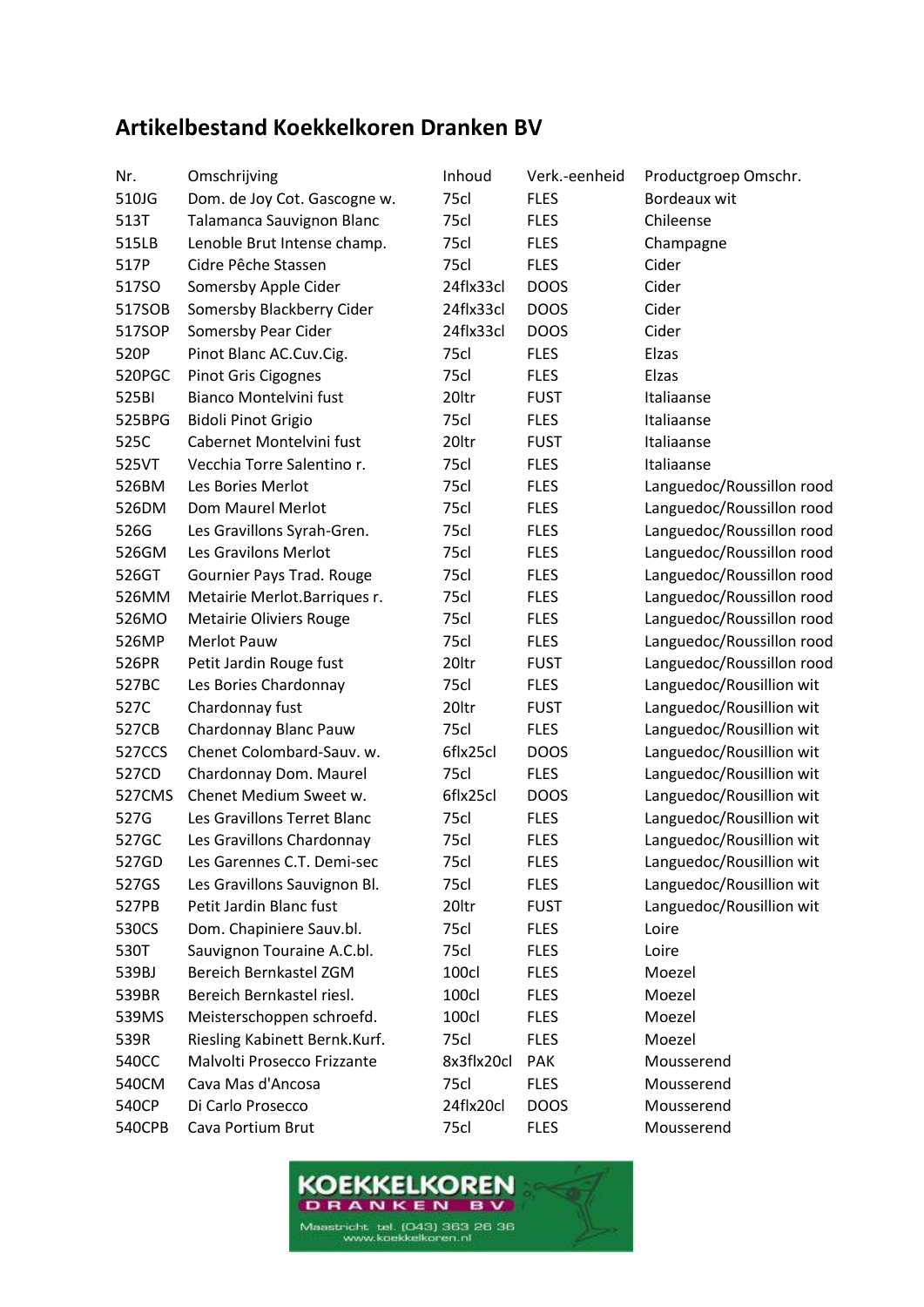| 540JH         | Just Hugo                      | 75cl      | <b>FLES</b> | Mousserend  |
|---------------|--------------------------------|-----------|-------------|-------------|
| <b>540KRS</b> | Kir Royal Shine                | 75cl      | <b>FLES</b> | Mousserend  |
| 540NP         | Frizzante Ca Novalis Bianco    | 75cl      | <b>FLES</b> | Mousserend  |
| 540PD         | Prosec.Frizz.Collagu Spago     | 75cl      | <b>FLES</b> | Mousserend  |
| <b>540PDR</b> | Prosec.Spumanti Soligo Rosé    | 75cl      | <b>FLES</b> | Mousserend  |
| 540PF         | l'Arboç Pont de Ferro Cava w.  | 75cl      | <b>FLES</b> | Mousserend  |
| 540PV         | Prosec.Sup.Valdob.             | 75cl      | <b>FLES</b> | Mousserend  |
| 540SRH        | Scavi & Ray Hugo               | 75cl      | <b>FLES</b> | Mousserend  |
| 540SRI        | Scavi & Ray Ice Prestige       | 75cl      | <b>FLES</b> | Mousserend  |
| 540SRP        | Scavi & Ray Hugo Piccolo       | 24flx20cl | <b>DOOS</b> | Mousserend  |
| 545CR         | Côtes du Rhone                 | 75cl      | <b>FLES</b> | Rhone rood  |
| <b>545CRP</b> | Cot.du Rhône Dom.Perrin rood   | 75cl      | <b>FLES</b> | Rhone rood  |
| 545CV         | Ventoux Vieille Ferme          | 75cl      | <b>FLES</b> | Rhone rood  |
| 555B          | Brandvlei Syrah Rosé           | 75cl      | <b>FLES</b> | Rosé        |
| 555CR1        | Cape 312 Rosé                  | 75cl      | <b>FLES</b> | Rosé        |
| 555DG         | Dom.Gournier rosé              | 75cl      | <b>FLES</b> | Rosé        |
| 555EG         | Extrême Gris Rosé              | 75cl      | <b>FLES</b> | Rosé        |
| 555EM         | L'Etoile de Mer Rosé           | 75cl      | <b>FLES</b> | Rosé        |
| 555GA         | Les Gravillons Rosé            | 75cl      | <b>FLES</b> | Rosé        |
| 555NR         | Nekeas Rosado rosé             | 75cl      | <b>FLES</b> | Rosé        |
| <b>555NTR</b> | Vina Nerea Temp. Rosado        | 75cl      | <b>FLES</b> | Rosé        |
| 555PPR        | Petit Jardin Rosé fust         | 20ltr     | <b>FUST</b> | Rosé        |
| 555RO         | Rosato fust                    | 20ltr     | <b>FUST</b> | Rosé        |
| 555SAR        | Saint August Rosé              | 75cl      | <b>FLES</b> | Rosé        |
| 560MPB        | Mas Paillet Bio blanc          | 75cl      | <b>FLES</b> | Biologisch  |
| 565MK         | Mainzer Kabinett schr.         | 100cl     | <b>FLES</b> | Rijn        |
| 565MS         | Johannes Egberts Spätlese      | 75cl      | <b>FLES</b> | Rijn        |
| 567BCN        | Bernabeleva Camino Navah. r.   | 75cl      | <b>FLES</b> | Spaans      |
| 567LC         | Bodega Langa Chardonnay w.     | 75cl      | <b>FLES</b> | Spaans      |
| 567LP         | Bodega Langa Pasion r.         | 75cl      | <b>FLES</b> | Spaans      |
| 5670TR        | Orden Tercera Rueda w.         | 75cl      | <b>FLES</b> | Spaans      |
| 571G          | Sternthaler Glühwein           | 100cl     | <b>FLES</b> | Glühwein    |
| 571HH         | Sternthaler Heisser Hugo       | 100cl     | <b>FLES</b> | Glühwein    |
| 576AR         | Afrika klassiek rood schr.dop  | 75cl      | <b>FLES</b> | Zuid Afrika |
| 576AS         | Afrika Klassiek wit schr.dop   | 75cl      | <b>FLES</b> | Zuid Afrika |
| 576BB         | Brandvlei Chenin Blanc         | 75cl      | <b>FLES</b> | Zuid Afrika |
| 576BR         | Brandvlei Cins.Ruby Cab.       | 75cl      | <b>FLES</b> | Zuid Afrika |
| 576CC         | Cape 312 Chardonnay w.         | 75cl      | <b>FLES</b> | Zuid Afrika |
| 576CP         | Cape 312 Pinotage rood         | 75cl      | <b>FLES</b> | Zuid Afrika |
| 576GR         | Graham Beck Railroad Red       | 75cl      | <b>FLES</b> | Zuid Afrika |
| 576MR         | Maiden's Prayer Red            | 75cl      | <b>FLES</b> | Zuid Afrika |
| 576MW         | Maiden's Prayer White          | 75cl      | <b>FLES</b> | Zuid Afrika |
| 576PR         | Pinotage Rosé Zuid-Afrika fust | 20ltr     | <b>FUST</b> | Zuid Afrika |
| 576PS         | Cape Red Zuid-Afrika fust      | 30ltr     | <b>FUST</b> | Zuid Afrika |
| 576SB         | Chenin Blanc Zuid-Afrika fust  | 30ltr     | <b>FUST</b> | Zuid Afrika |
| 576SG         | Schoone Gevel Chard. w.        | 75cl      | <b>FLES</b> | Zuid Afrika |
| 576SGM        | <b>Schoone Gevel Merlot</b>    | 75cl      | <b>FLES</b> | Zuid Afrika |